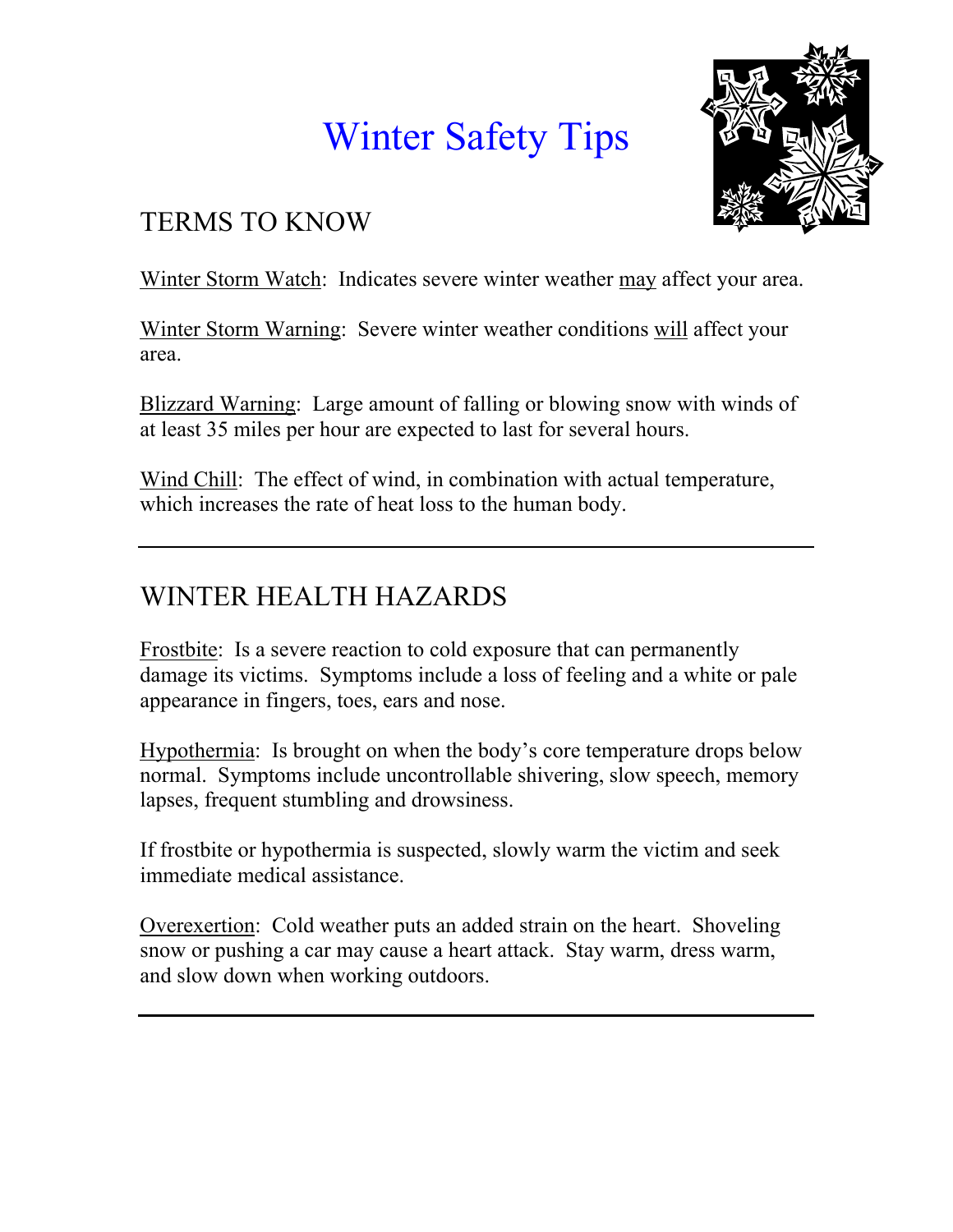### PREPARATION FOR WINTER

- Get a National Oceanic and Atmospheric Administration (NOAA) Weather Radio to monitor severe weather.
- Service snow removal equipment and stock up on supplies. Use rock salt to melt ice on walkways, and sand to generate traction.
- Winterize your home.
- If you use heating oil, maintain an adequate supply.
- Have safe, emergency heating equipment available and use according to manufacturer's instructions.
- Install and check smoke detectors.
- Protect water pipes from freezing.
- Have adequate winter supplies on hand.

### HOME EMERGENCY SUPPLIES

- One week supply of food (include items that do not require refrigeration in case the power is lost).
- Flashlight with extra batteries.
- Portable battery-operated radio with extra batteries.
- One week supply of essential medicines.
- Extra blankets and sleeping bags.
- First aid kit and fire extinguisher.

#### WINTER CAR SUPPLIES

- Several blankets and sleeping bags.
- Matches and candles.
- Flashlight and extra batteries.
- Extra set of mittens, socks and wool cap.
- First aid kit with pocket knife.
- Small sack of sand to generate traction.
- Small shovel, pliers, wrench and screwdriver.
- Windshield scraper and small broom.